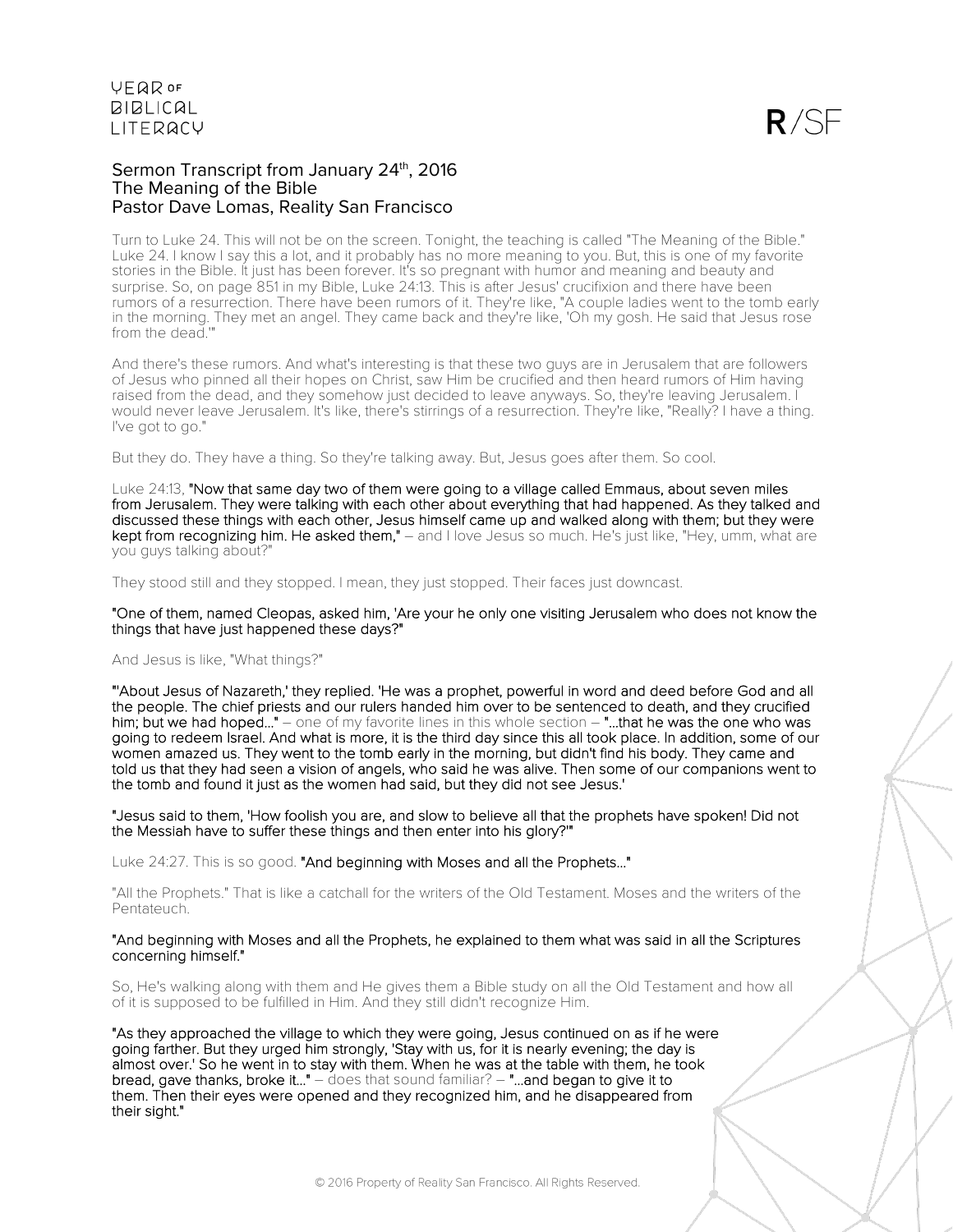



That is so good. Like, "Jesus! Jesus? Where'd He go?"

### "They asked each other, 'Were not out hearts burning within us while he talked with us on the road and opened the Scriptures to us?"

Did our hearts not burn when He opened the Scriptures to us? Let's pray that happens tonight.

God, I thank You for the Scriptures. God, they're so beautiful. I pray that, as we're reading through the Bible this year, that we would not be so naive to think that we're reading the Bible and it's not reading us. Would You read us tonight? Would You know us tonight? Would You connect dots for us tonight? And would You appear to us? I pray that, even as this is a more technical sermon, that something would happen. Whether it's a response time or somewhere in the sermon where our hearts burn within us like Jesus is speaking to me. I pray that would happen. In Christ's name, amen.

So, I'm going to confess something to you. I'm going to confess my culpability in ruining the word "literally." If you've spent any amount of time with me, you know that I use that word not literally. I use it for everything, and I don't know why. I think it's just a fun word to say. You can say "lit-er-ally," you can say "li-trally." I don't know. It just rolls off. I just like it. A couple weeks ago on a Sunday morning, we were gathering for preservice prayer, and it was really cold. I mean, it was cold. And we're all in there on Sunday morning preservice prayer, gathered in a circle. And I said, "Guys, it has literally never been this cold in San Francisco."

Then a couple people laughed and then one person was like, "Really?" And then, right before all my pastoral reputation went out the window, I was like, "No no. Not literally. I don't use that word literally. I use that word really loosely."

It's just like, if I want to throw it into a sentence, I do. And we all kind of know this word "literally" doesn't always mean literally. Sometimes, it means "really truly." Like, when you say, "My Uber driver was literally the worst driver in the world." Like, you don't really know. You've never met every Uber driver in the world. You don't know that. But it's like you're saying basically it's pretty true. Like, he was really bad or she was really bad. But sometimes, the word "literally" neither means real or true. It means neither of those things.

Like when you say, "My boss is literally Hitler."

That's neither true nor real nor kind. You should never say that. But, most of us know when we say that word it has a wide range of meaning. It can mean "very truly," it can mean "literally literal," or it can neither of those things. You're just saying it to add emphasis to what you're saying. We know this word has a wide range of meaning, except when it comes to the Bible. Because this is the question that's come up a lot. I mean, especially this last month starting this series.

Do you take the Bible literally? This probably has come up in your community groups. This comes up. Do you take the Bible literally? This is like the center of the debate. How do you read the Bible? Do you read it literally? And we don't mean that word like "kind of truly" or "not really." Like, we mean literally. This is where the debate is. The churches that take the Bible literally, they're typically the ones that are accused. Like, "Does your church read the Bible literally?" Those churches are typically accused of not believing in dinosaurs and believing that God made the world in six literal days, 6,000 years ago.

Basically, this camp is accused of not believing in science. If you believe the Bible literally, you can't believe in science. This is kind of how the story goes. But then, if you're like, "No, my church doesn't read the Bible literally, we kind of read it more metaphorically." If you're in that camp, you basically are accused of not believing in the Bible. Like, "Well, you don't really believe the Bible then."

And you're accused of spiritualizing the whole thing. You're accused of not even believing in the Bible. So, there seems to be these two options here. Option one: do you read the Bible literally? And, if you read the Bible literally, then you throw out a ton of science stuff and you can't get into the sciences at all and you can't even get into psychiatry, you can't get into any of those fields. Or the other options is, "Well, I read the Bible metaphorically." Or that word can be a stand in for "spiritually."

Meaning, "This text just kind of informs me spiritually a little bit on my journey with God. I don't really take any of it literally. I mean, I take it kind of literally when I want to take it literally. Like, 'God loves me.' Literal. 'God's angry.' Not that literal. It's for my spirituality.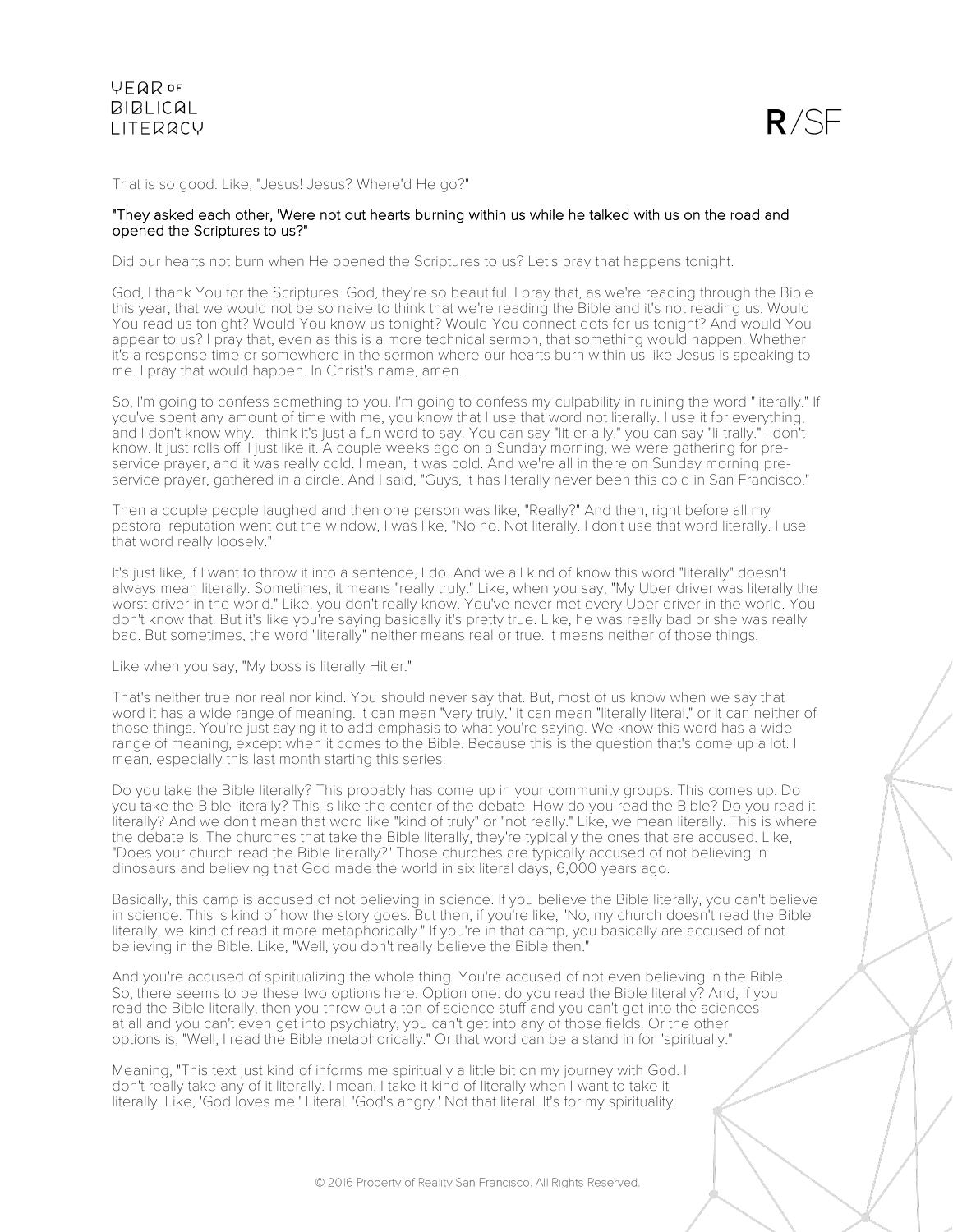

Whatever helps me that day, that's what I do."

So this question, "Do you read the Bible literally?" is really a question of how do you read the Bible? And the question that we're asking is a question of interpretation. This is a question of meaning. What does the Bible mean?

I grew up in Bakersfield, a very conservative, great town. Very conservative. Like, it's the Bible Belt of California, I think. And I grew up where this bumper sticker was everywhere. It was literally everywhere. It was everywhere. Like, I remember seeing it before I was a Christian and after I was a Christian. It said this. You might have seen it. "God said it. I believe it. That settles it."

I saw this – if you grew up in Northern California, you've never even seen this phrase before. But, it was everywhere in Bakersfield. "God said it. I believe it. That settles it."

This is a literalist view of the Bible. "God said it. I believe it."

Now, I would say this is a very naive statement, because no one actually does this. No one does this. First of all, you can't do it because the Bible wasn't even written in English. So, you have to at least do some interpretation to even get it in your own language. So, if this was really accurate, it would be like, "God said it. I can't read it because it's in Greek or something like that," or, "I can't read it because it's in Hebrew."

That would be honest. But, even that, there is a bit of interpretation that's needed to get it from that language into your language. So, you can't really say God said it, I believe it. You have to say something else. And once you eat it in your own language, you might have to do some more work to find out what's really going on there. What does that even mean? Like, there's this ancient Near Eastern context of the Old Testament where, in order to make an oath, one man would put his hand under the other man's thigh.

What does that mean? Like, we don't do that. That's not how Chip Kelly was brought on the 49ers this last week. That's not how it happened on TV. I think it would have made for great television, but it just didn't happen. So you're like, "Okay, I see that. I read that, but what does that mean? And how do we take it to mean in our culture and our language today? We have to. So, there's this huge missing piece in the middle. The Bible says it. Yes. This is true. The Bible says it. But, what does it mean?

So, the bumper sticker would be better read like this: "The Bible says it. I interpret it. God help everybody."

I'm really being serious about that last part. God help us when we interpret this thing. Because, how we interpret the Bible has everything to do with how we apply the Bible. What we take it to mean will inform us on what we're supposed to do with it and how we live in light of it. And there's a lot at stake if we interpret the Bible wrong. There's a lot. I mean, I feel it as a minister in San Francisco. I feel this all the time. This is like some of the crushing weight of being a pastor in this town. If you get this wrong, gosh, there's some big, huge implications.

See, with this book, you can crush people. I mean, I know I have a small Bible tonight. But, if you have a bigger Bible, it can crush them easier. But, this book can crush people. From it, you can say someone has no worth. That they're going to Hell because of they way they were born or because of where you were born or that God hates you. People do this all the time with the Bible.

But also, with this book, you can free people's conscience to live in sin. I can take the Bible and say, "You know what? That's not what the Bible means. You can actually live in greed, because God wants you to be wealthy. You can actually have a life of sexual fulfillment, because God doesn't want you to go without. You can live a life of violence, because God will give you strength to strike down your enemies."

I can take the Bible to mean something different and then apply it to you as a pastor, and you can be living in sin. But your conscience has a peace because you're like, "But, the pastor said this is the way you're supposed to read the Bible."

I mean, there's a lot at stake here. Interpret it wrongly translates into how we live before God and how we live before others and we can actually be under the judgment of God by interpreting the Bible wrong.

2 Peter 3:15 says this. Peter, one of the disciples of Jesus, later to be an apostle, says,

© 2016 Property of Reality San Francisco. All Rights Reserved.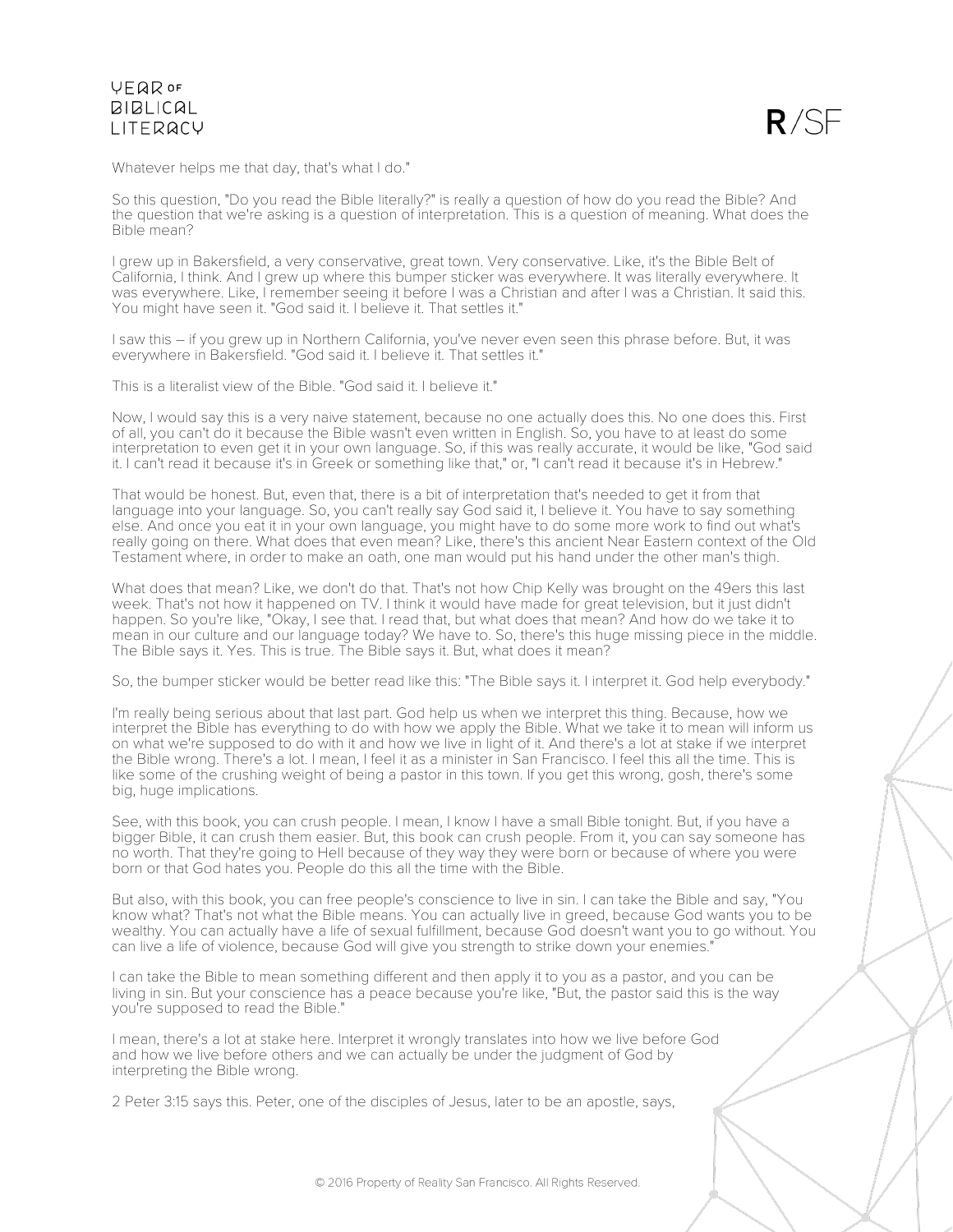

"Bear in mind that our Lord's patience means salvation, just as our dear brother Paul..." – he's talking about Paul the Apostle. So, Peter's writing about Paul the Apostle.

"...our dear brother Paul also wrote you with wisdom that God gave him. He writes the same way in al his letters, speaking in them of these matters. His letters contain some things that are hard to understand," – that is very true. If you've ever read Paul, you're like, "Some things are really hard for me to understand what Paul writes.

#### But listen what he says. Listen: "which ignorant and unstable people distort, as they do the other Scriptures, to their own destruction."

Okay. There's a few things going on here. Leave that slide up for a bit. There's a few things going on here. I'll just point out a couple. First of all, it seems that very early on in the Jesus movement, the writings of Paul were taken with a high level of authority in the churches. Peter compares Paul's writing to other Scriptures, and that word is used to describe, when it's used in the New Testament, the Hebrew Bible. So, Paul's writings were taken by the church and church authority to be on the same level as the Old Testament Scriptures. That's one thing that's going on here.

The other thing that's going on here is that Peter very passionately calls them ignorant and unstable. He says that you and I have the capability of taking the Scriptures and distorting them or twisting the Scriptures to our own destruction. We could take them and then run them through a grid of wrong interpretation. Maybe our own kind of "what we feel like" believing in the Bible and we kind of piecemeal it; we choose to believe this part but not that part. Or we choose to live under this part but not that part and we kind of pick and choose what we want to do with the Bible.

He says, "You can do that with the Bible and you can distort it to your own destruction." I mean, there's destruction at stake. I don't think Peter here is just talking about eternal destruction. I think he's talking about how we live in God's world today. That you can live a destructive life. You can be destructive to people around you, your relationships can be toxic, the way you see the world can be messed up. You can live a life so filled with discontent, a life so filled with greed, a life so filled with self-centeredness. Like, your life caves in on itself because you've distorted the Bible.

And ministers, gosh, ministers have it even worse because, if you're a minister, you don't just twist the Scriptures to your own destruction, but to the churches as well. And Jesus had some pretty choice words about that when He says, "It would be better to tie a rock around your neck and jump into a lake than lead people astray like this.

So, this question of "what does the Bible mean?" is everything. Like, what does the Bible mean? What do we take it to mean? How do we interpret it is everything? This is important stuff. So, there's these two options that we started out with. Do we read the Bible literally or, option two, do we read the Bible metaphorically? These are not fair questions. Now, these are questions that people ask. I don't think they're fair at all.

One of my friends has said, "We don't necessarily read the Bible literally, we read the Bible literarily." I like that a lot. I think he's right. We need to read the Bible literarily. Let me explain what that means. And I'm going to explain what that means by a quote from N.T. Wright in his book "Simply Christian." We don't read the Bible literally necessarily. We read the Bible literarily. Now, the first part of this quote I think you're going to agree with. It's the second part that I need you to pay attention to. But, you can't get to the second part unless I read you the first part. So, just hang tight. He says this:

"The Bible is full of passages which really do intend to describe things that happened in the real world and, for that matter, to command and forbid various types of actions which occur in the real world."

So, it seems right now what he – actually, it doesn't seem. This is what he's doing. What N.T. Wright's doing is he's saying that the Bible is literal. The Bible is literal and that it describes what happened in the real world and the commands are real and the people are real and the events are real. Like, this is real stuff here.

"The God of whom the Bible speaks is, after all, the creator of that world. Part of the point of the whole story is that He loves that world and intends to rescue it.; that He's put His plan into operation through a series of concrete events in actual history."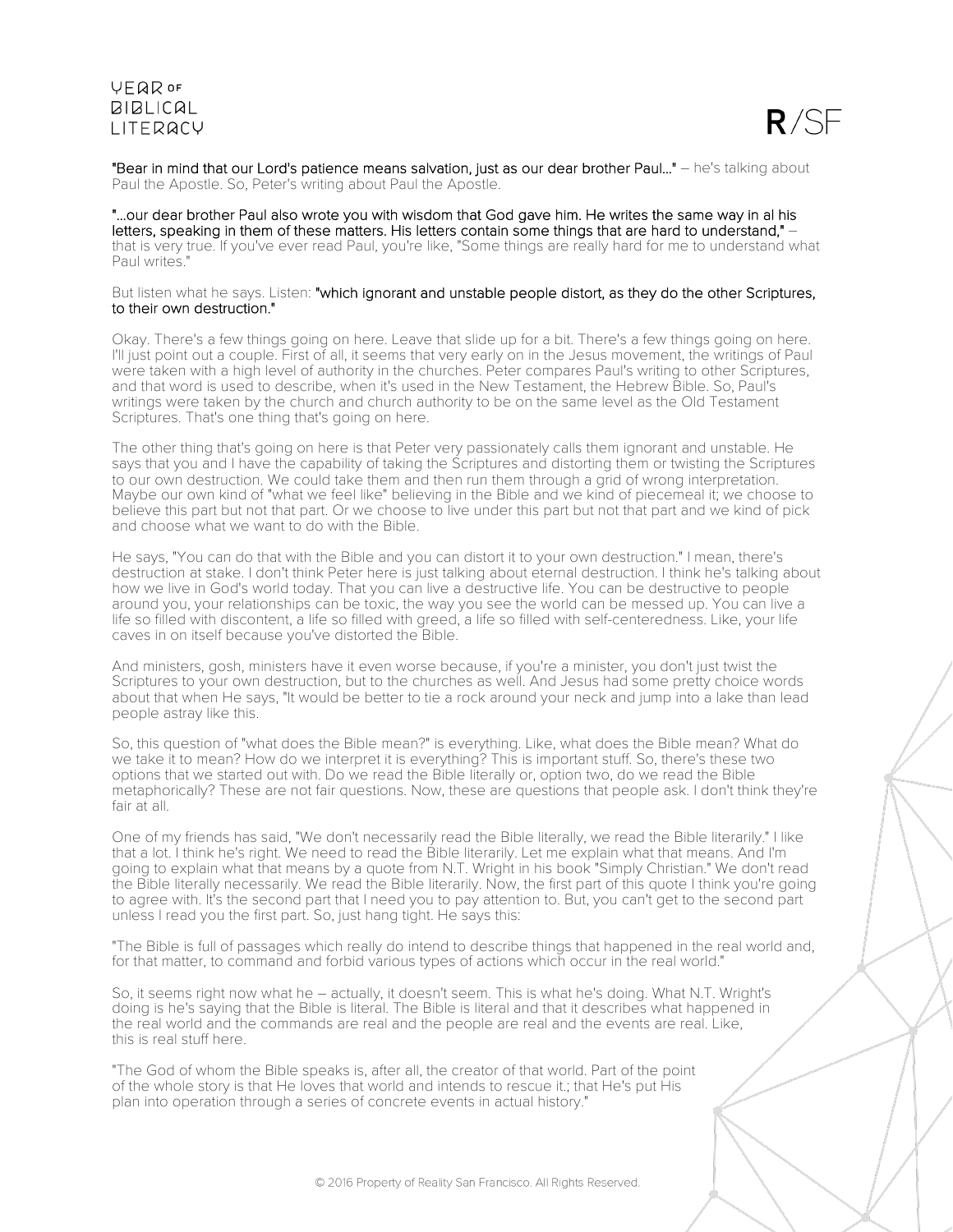

So, he's saying that those concrete events in actual history are literal and that He intends this plan to be worked out through the literal, concrete lives and the world of His people. So, don't go to the next slide yet. Just hang there. So, the Bible literally talks about a real world and real events and real commands and to live into God's real, concrete creation. And you are real people and I'm a real person and God is real and we're really supposed to take this stuff seriously.

So, in that sense, yes. It's literal. What we're saying is literal. But, the very next sentence, he says this:

"But, the Bible, like virtually all other great writing, regularly and repeatedly brings out the flavor, the meaning, the proper interpretation of these actually, concrete, space-time events by means of complex, beautiful and evocative literary forms and figures of which metaphor is only one."

So, what he's saying is that we take the Bible literally and that it tells a true story of human history from God's perspective. Wright's words are concrete. It tells of real events, real people and the real world. But, it does that literarily. Actually, it does that through according to different genres. It tells this real story through things like narrative and poetry and law and biography and prophecy and ancient apocalyptic writings and census data and letters, etcetera. Do you see?

It tells a story, but it does it through these things literarily. Here's a pie chart of the three main types of literature in the Bible. The three main types of literature in the Bible. Notice what makes up a large percentage of that is narrative. 44% of the Bible is narrative; story. 33% is poetry. And only 23% is discourse or teaching. Only 23% of the Bible is teaching. And notice that the biggest literary type represented is narrative. That means it's a story. The Bible is a story.

And, as you read the Bible all the way through, you'll realize that most of the poetry and most of the discourse is embedded in a larger story of who God is and what God is doing to redeem the world. So, even when you do read poetry and even when you do read teachings or discourse, it's set, a lot of it, most of it, inside a larger story of what God's doing to redeem His world.

So, here's the meta story of the Bible. Here's the story of God. Here's the big story. We're going to go through this – this is our next series, by the way. You have creation. Genesis 1, 2 and all throughout the Bible, by the way, as well. It harkens back to this. But, you have creation, then you have fall in Genesis 3 and then you have the covenant that God makes with Israel. He's yoking Himself up to Abraham and his people and, through this nation, He's going to redeem the world.

Then you have, in the middle of the covenant, between covenant and Jesus there is actually a whole bunch of stuff that's mostly Old Testament, of how Israel continues to fail to live under that covenant and in that covenant. Then you have Jesus who comes as a fulfillment of that story; the fulfillment of the covenant. And then you have the Church who lives under the new covenant, right? That's us. You and me. Then you have restoration of all things in Revelation.

That is the big sweeping story. That is so important as you're reading the Bible. The reason why it's so important is because you have to ask yourself some questions. You have to get the story because the Bible is more of a library of books than just – I know it's one book bound, but it's more of a library of books that tells this big story through all these different forms and different ways.

Timothy Keller writes this in "Counterfeit Gods," and I think he's right:

"The reason for our confusion over the Bible is that we usually read the Bible as a series of disconnected stories, each with a moral for how we should live our lives. It is not. Rather, it comprises a single story, telling us how the human race got to its present condition and how God, through Jesus Christ, has come and will come to put things right."

See, the way we get in trouble is we try to read a part of the Bible and find the moral of the story, and we lose our place in the Bible. So, it's important when we try to get to the meaning of what we're reading, we have to pay attention to what we're reading. Or, we have to pay attention – another way of saying it – to how what we're reading wants to be read. How is what you're reading, how does it want to be read? Does it want to be read as poetry? Does it want to be read as discourse? Does it want to be read as narrative? Does it want to be read as apocalyptic? Like, you have to ask that.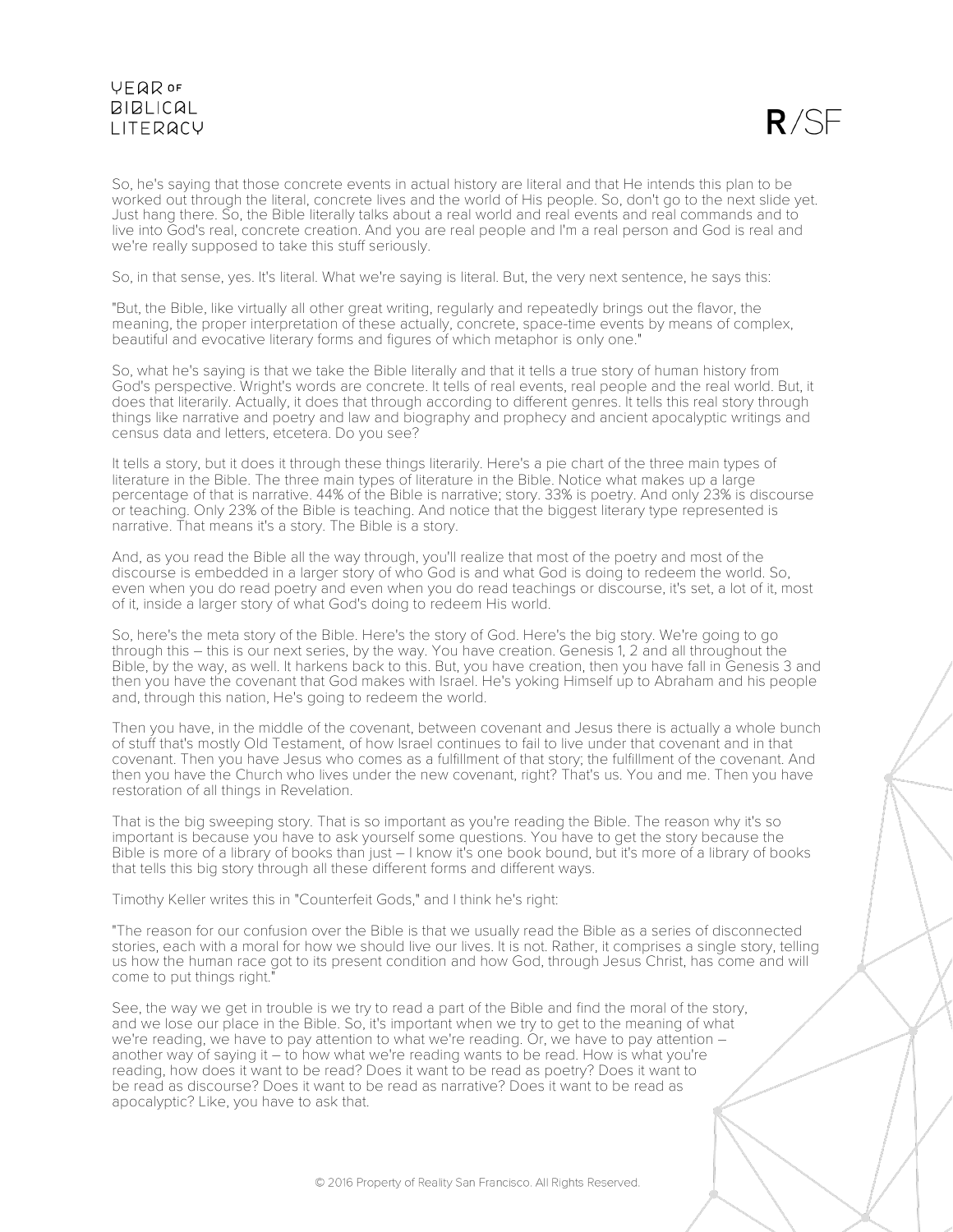

Don't say this out loud, because you might start sounding weird. Like, "How do you want to be read? What genre are you? What is this?"

This is the question of genre. Example: if you went to a bookstore or a library and you're browsing through books, it helps to know what genre you're under. If you know the genre of where you're at in the library or the bookstore, you know what to expect and you sort of know how to start even getting meaning out of the book you're about to pick up. So, if you're in the cookbook aisle or whatever, you know you're not in the sci-fi aisle and you know what to expect when you grab the book.

Let's say you're at the bookstore and you're in the cooking section and you read a recipe for tortilla soup. I don't want to make anyone hungry in here. I'm just saying. It sounds really good. And you're reading a recipe for tortilla soup and then you use this recipe for tortilla soup in the bookstore as a set of clues for finding a buried treasure. Let's just say you did that, because you're, I don't know, crazy. No matter how carefully you read it, you will end up poor and hungry. You will have no soup and no treasure because you've read it wrong.

This is exactly what we do – I think we know this. But, we do this with the Bible all the time and we end up distorting it and we end up not knowing what it's saying to us. So we have to know, "Okay, how does this want to be read?"

I think, sometimes, we intuitively do this. Like, if you read, in Genesis, the story of Noah, and there's this whole long paragraph where God gives Noah the instructions for the Ark. But, no one builds an ark. It was el Nino, too, and no one built an ark here. You didn't even think to do that. But we get, just later on in the story, the same sort of descriptions for other things according to the law and we're like, "Okay, I have to do all those things," or, "I have to do some of them, but not all of them."

We kind of intuitively start doing this, but we have to know how to do that and do it right. The other question to ask, in order to get the meaning and to get it right, is this: we have to pay attention to where we're at in the story. Can we put that story slide up one more time? The meta narrative slide?

We have to know where we're at in the story. So, as we're reading through the Bible, it's good to ask, "Oh, where are we at? What part are we at in the Bible? Where are we reading?" And we also have to realize that, as Christians, we access the whole Bible through Jesus. That is so important to know.

So, we have to ask "where are we at in the story?" For example: you're going to get to Leviticus in a few weeks – next week I think – and, as you get into Leviticus, you're going to read about all these food laws. A lot of food laws. And then what do you do with the food laws? What do you do with a lot of those laws? Especially the food ones. So, you're reading and you're going, "Okay, am I supposed to do all these laws? I'm a follower of God. Do I have to do all these food laws? But then you're going to read later on in the book of Acts under the Church part of the new covenant, which, after Jesus death and resurrection, the Spirit of God comes upon the new covenant Church, there's a place where God tells Peter to rise and kill and eat.

Peter's like, "I have never put anything unkosher in my body. I know what Leviticus says. I'm not going to do that. I'm not going to eat these things."

They're all these creatures and things that are not allowed to eat in Leviticus. It's basically a sheet of all Leviticus animals, pretty much. And God says, "Peter, rise, kill and eat."

He goes, "There's no way. I can't do it."

See, the very laws that were once good in keeping Israel separate from the nations are now, later on in the story, bad, because they're keeping the Gospel from spreading to the rest of the nations. Because Peter, what the vision was is Peter was saying, "I want the Gospel to spread to the Gentiles."

And so, at one point of the story you're not supposed to eat, but later on in the story, Peter is commanded to eat. And it's very important to know where you're at in the story. As you're reading these Old Testament laws, it's really important to get to and through those laws through the story of Jesus. So, all I'm saying here right now is basically hermeneutics 101. Hermeneutics is the art of interpreting the Bible. So, let me just give you the laws of hermeneutics real quick. Just super easy. You can write this down and be a nerd at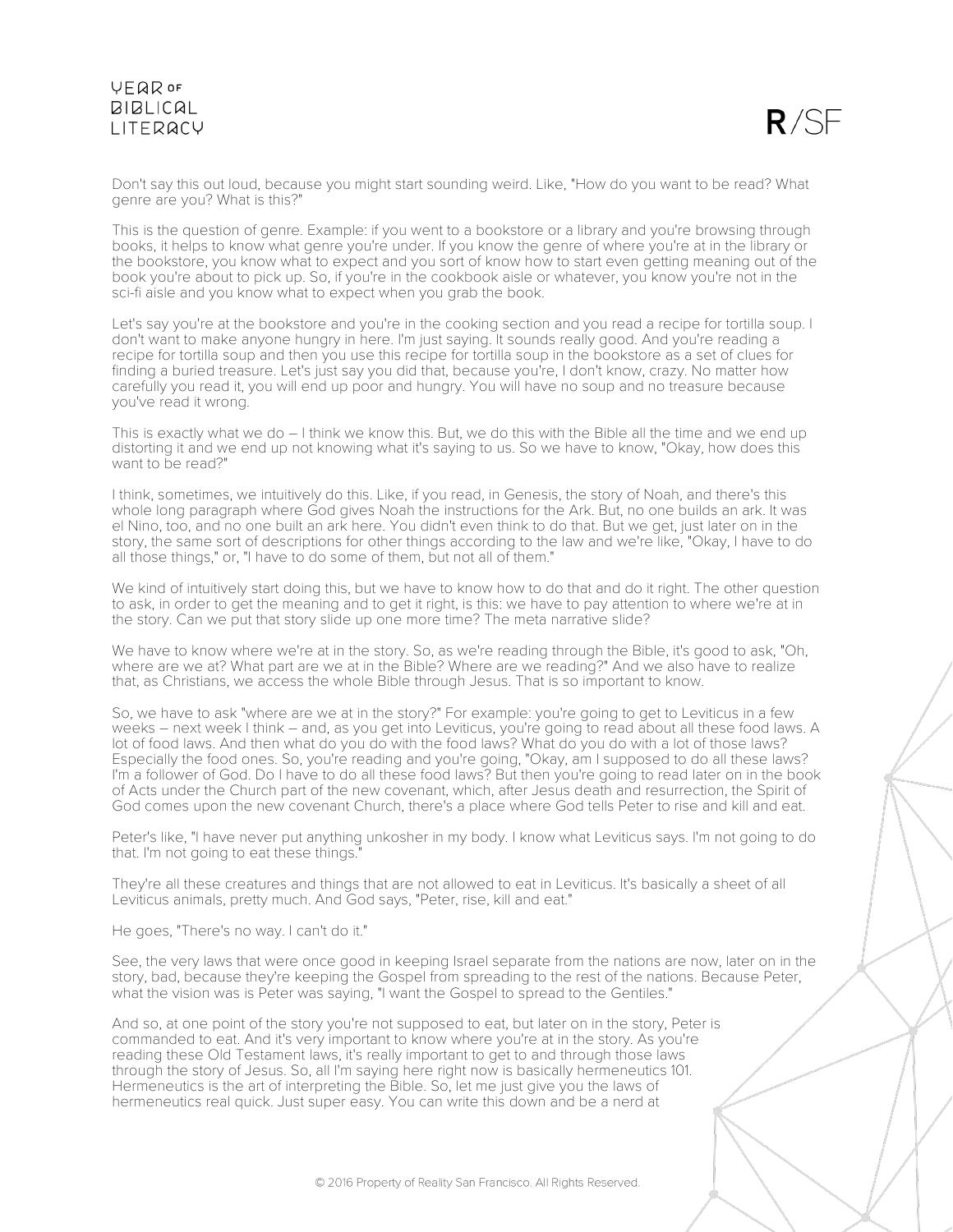

community group. I don't know. Just look at this.

The first is "observation." What does the text say?

The second is "interpretation." What does it mean?

The third is "application." What do we do with this text? How do we live out this text? So, the way I like to see it is open your eyes, open your mind and then open your heart or, maybe, open your hands. How do you live this out?

Open your eyes. What's going on? What is this saying? Where are you at? What genre is it? Where are you at in the story? Open your eyes.

Interpretation. What does this text mean? This takes some work. You cannot get to the third one until you do the first two.

Lastly, what do I do? How do I open my heart and my hands to do what God is calling me to do or what God is saying to do? Now, the important point to remember here is that we do not create meaning out of the text, we seek to find meaning that the text already has. You can't decide what it means, because it already means something. It already means something. The Bible already means something. It's for us to discover what that means and then live in light of what it means.

You can't create it yourself. You're not allowed to. I'm not allowed to. Now, I know all of this can sound very technical and we haven't even scratched the surface, so it's not that technical. But, it's kind of maybe starting to sound technical as a sermon. But, here's the point. Here's the point of the whole Bible.

The point of the Bible is to listen to God so we can love Him more deeply and love others more completely. This is the point. The point of the Scriptures is to listen to God. And I understand that the "listening to God" we need to interpret a bit. With a lot of the Bible we have to interpret it to know, "Okay, what is God saying?"

So that we can love God more deeply and love others more completely. If this doesn't happen in our Year of Biblical Literacy, this is just a huge, massive failure. This is our hope. Now, there's two ways of seeing the Bible when we look at it like that. One of them is this: these words are authoritative and I'm called to submit to them. That's one way of like, "Okay. So, I'm going to do this. I'm going to love God. I'm going to love others. Okay. So, these words are authoritative. I'm called to submit to them. I'm going to do what it says."

Yes. You can do that. But, here's a better way: "Your words are delightful and I love to do what you ask. I love your invitations; I love your words."

The difference between those two: the first one is a relationship with the Bible, the second is a relationship with God. A lot of us have a relationship with the Bible. We need a relationship with God. There's a beautiful piece of poetry written by someone who seriously loved God's Word. It's Psalm 119 and it's a very long Psalm. I remember one time I was at a retreat and we, at the end of it, were like, "Okay, if God gives you a word, get up and say it."

And the guy goes, "God gave me Psalm 119," and like 45 minutes later, we're done with him reading it. It was awesome. Not really. But, anyway. So, Psalm 119. Very long Psalm. But, it's a piece of poetry that's written and every stanza, is like sequential letters in the Hebrew alphabet, and then every verse in each stanza begins with the same letter of that alphabet in Hebrew. So, it's like, "How much do I love thee? Let me count the ways. A. B. C." And then it had all these stanzas.

Let me just read you a couple of them; his song or poem of love of God's Word.

He says this. This is just a few:

"I delight in your decrees, I will not neglect your word. My soul is consumed with longing for your laws at all times. Direct me in the paths of your commands, for there I find delight. I will walk about in freedom, for I have sought out your precepts. For I delight in your commands because I love them. In the night, Lord, I remember your name, may I keep your law. You are good and what you do is good. Teach me your decrees. The law from your mouth is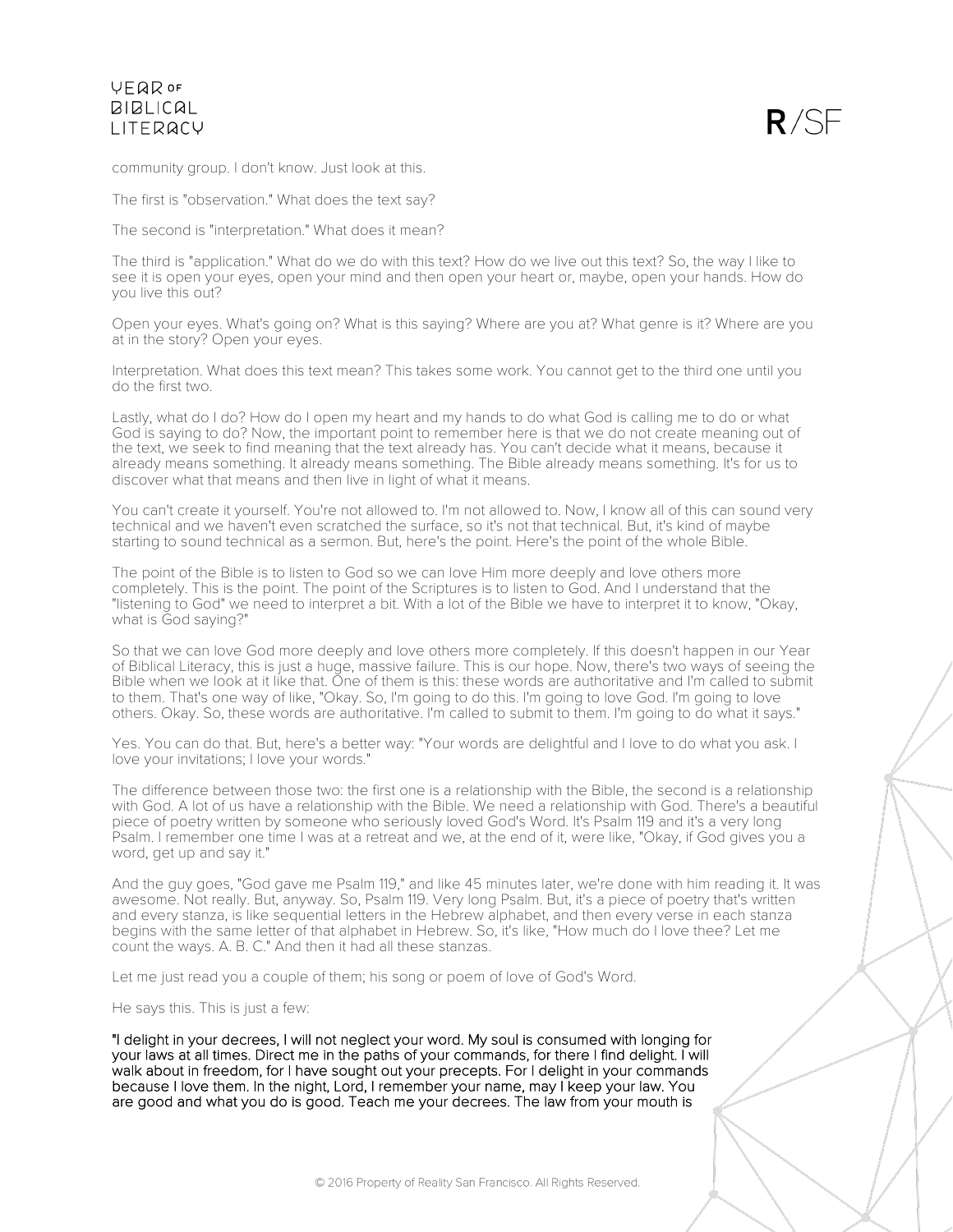

### more precious to me than thousands of pieces of silver and gold. How sweet are your words to my taste, sweeter than honey to my mouth."

He gets it. I mean, he gets that God's Word is an entry point to get to God and he loves them. He loves God's invitations, he loves God's laws, he loves His decrees, he loves doing what God says. He gets it. Now, there will be some of us who spend time reading the Bible this year, maybe even taking the Bible seriously or literally or literarily, but you might miss the point entirely.

Eugene Peterson, in "Eat This Book," says, "It is entirely possible to come to the Bible in total sincerity, responding to the intellectual challenge it gives or for the moral guidance it offers or for the spiritual uplift if provides, and not in any way have to deal with a personally revealing God who has personal designs on you."

To put it bluntly, not everyone who gets interested in the Bible and even gets excited about the Bible wants to get involved with God, but God is what the book is about. These two guys on the road to Emmaus, Luke 24, they finally get it, right? They finally see Jesus. But, it's interesting. They don't see Jesus after a Bible study is given by Jesus. Jesus gives them a Bible study and they still don't get it. They don't get it after an eye witness testimony of women who saw an empty tomb and they met angels. Still didn't get it.

They got it as they participated in the story that Jesus left for His disciples. Jesus never wrote a word. He left us with a meal. And, as they ate the bread and as they shared community with Jesus, as they entered into that story and they repeated that story – it was like the Passover – they got it. You're going to get the Scriptures as you live into its story, as you respond to communion, as you respond to God.

One writer says this about Luke 24:

"Christian understanding is inseparable from a certain kind of Eucharistic lifestyle and practice. It is to those who are willing to live and act as Jesus did that the way Jesus understood God and Scripture is most likely to make sense."

It is as you start to live the way of Jesus that you start to understand God and Scripture like Jesus did. That it starts to open to you and that you start to see it. And, when that happens, we encounter God. But also, when we encounter God – and I don't know the experiences around this room. But I imagine there's something going on, because I think a lot of you who are reading the Bible daily don't read the Bible daily. Like, you haven't done that maybe ever or for years and years and years.

And what's happening is that you're going through the normal stuff of starting a habit. And, as you're reading the Bible, sometimes you go mechanically and sometimes something opens up. But, maybe sometimes you're starting to see that there's this dissonance between what you're reading and even the life of faith of some of the people that you're reading about and what God's called you to, like in the Psalms. Just, as you're reading, you might have this disconnect between what you're reading, what you're talking about in community group, what you're hearing about on Sunday, there's a disconnect between that and the way that you're living. And there's like this gap there.

Now, it might be more acute to you, it might be more apparent to you because you're doing it every day. And then you see your life and what you're doing, your selfishness, greed, pride, the hurts, your past and the stuff that you dealt with and just being angry at God for it. And then where you should be in a trust in God. Almost like an Abrahamic trust in God. Like, "God, if You tell me to go, I'll go. Whatever You tell me to do, I'll believe it. I'll do it."

And you're like, "I want that, but I'm here. I question everything. I think most of the stuff is BS. I just don't believe it."

And you feel this disconnect and, the way that you bridge that gap as a follower of Jesus is through confession. You confess that gap. That's the best thing you can do. I don't think you can bridge that gap, really. You can't just go, "I'm going to be better."

You confess the gap and then you receive the forgiveness of Christ at the table of communion. This is what the Church has done for thousands of years. They confess the gap between what I'm reading and how I know God's called me to be and what He's called me to be and where I'm at today. And I confess my selfishness and my pride and